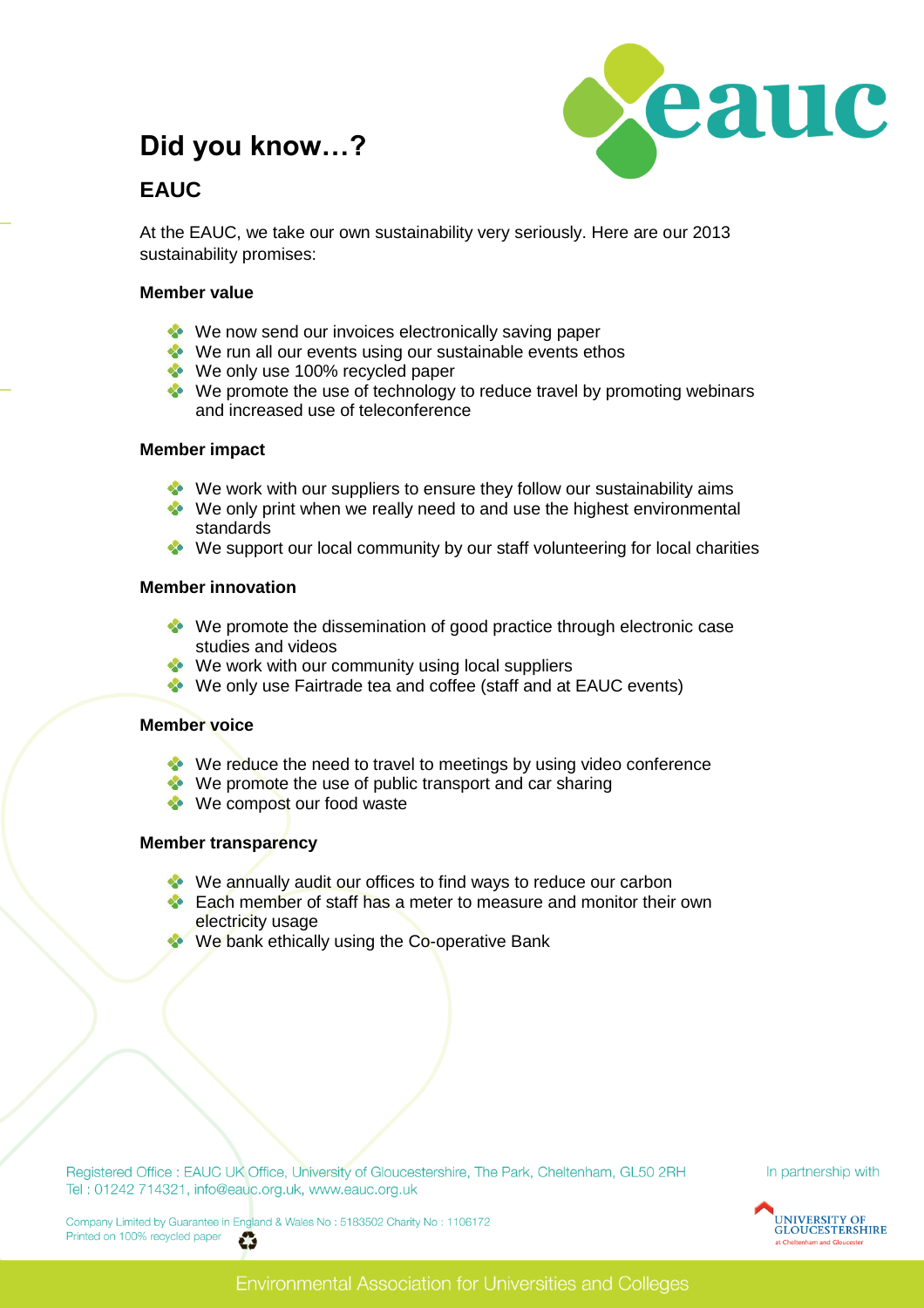## **Greenstone Carbon Management**





Greenstone is a global solutions company specialising in carbon management and sustainable procurement. It helps organisations to measure, manage and report their carbon emissions and other responsible sourcing data.

Measuring and reporting on the carbon footprint of the 2013 EAUC Annual Conference, Greenstone were a Silver sponsor of the Conference. All delegates and exhibitors were asked to fill out an electronic survey on Conference transport before the event. A report will be generated from the findings.

- All of the waste produced during the conference will be recycled by SITA UK. This reduces the amount of  $CO<sub>2</sub>$  emissions that would be produced if it all went to landfill!
- 66% of people came to the conference by train.
- 60% of people travelling by train are sharing a taxi to the conference.
- There is an average of three people sharing a taxi from the station to the Conference; this saves 2kg of carbon per taxi.
- <sup>25%</sup> 25% of people drove to the conference, and more than half of these travelled alone.
- Two-thirds of people attending are aware of the car-sharing scheme by Liftshare.
- **Cone person walked to the conference, whilst three people cycled here. This** means no carbon emissions!
- Six people flew here from destinations such as Australia, Scotland, and Northern Ireland.
- More than three-quarters of the people stayed in accommodation during the conference, 55% of these are staying in halls of residence.
- The average number of nights stayed during the conference is two this results in 62kg of  $CO<sub>2</sub>$ .
- Almost 10% of people are travelling from London, and more than 5% from Edinburgh.
- <sup>2</sup> 12. Seven people attending are based in Nottingham, their travel emissions will be the lowest!
- 13. 17 people are sharing a car on the way to Nottingham; nine are sharing with one other person, eight with two other people.
- **14. Everybody travelling from London got the train, compared to driving. This** saved 17kg of  $CO<sub>2</sub>$  per person!
- 15. Getting the train from Aberdeen rather than flying saved 51kg of  $CO<sub>2</sub>$  per person.
- 16. Getting the train from Edinburgh rather than flying saved 34kg of  $CO<sub>2</sub>$  per person.
- 17. Getting the train from Birmingham rather than driving saved 7kg of  $CO<sub>2</sub>$  per person.
- 18. Getting the train from Bristol rather than driving saved 19kg of  $CO<sub>2</sub>$  per person.
- $\bullet$ 19. Getting the train from Cambridge rather than driving saved 12kg of  $CO<sub>2</sub>$  per person.
- 20. Getting the train from Manchester rather than driving saved 11kg of  $CO<sub>2</sub>$  per person.

Registered Office : EAUC UK Office, University of Gloucestershire, The Park, Cheltenham, GL50 2RH Tel: 01242 714321, info@eauc.org.uk, www.eauc.org.uk

Company Limited by Guarantee in England & Wales No: 5183502 Charity No: 1106172 Printed on 100% recycled paper G

In partnership with

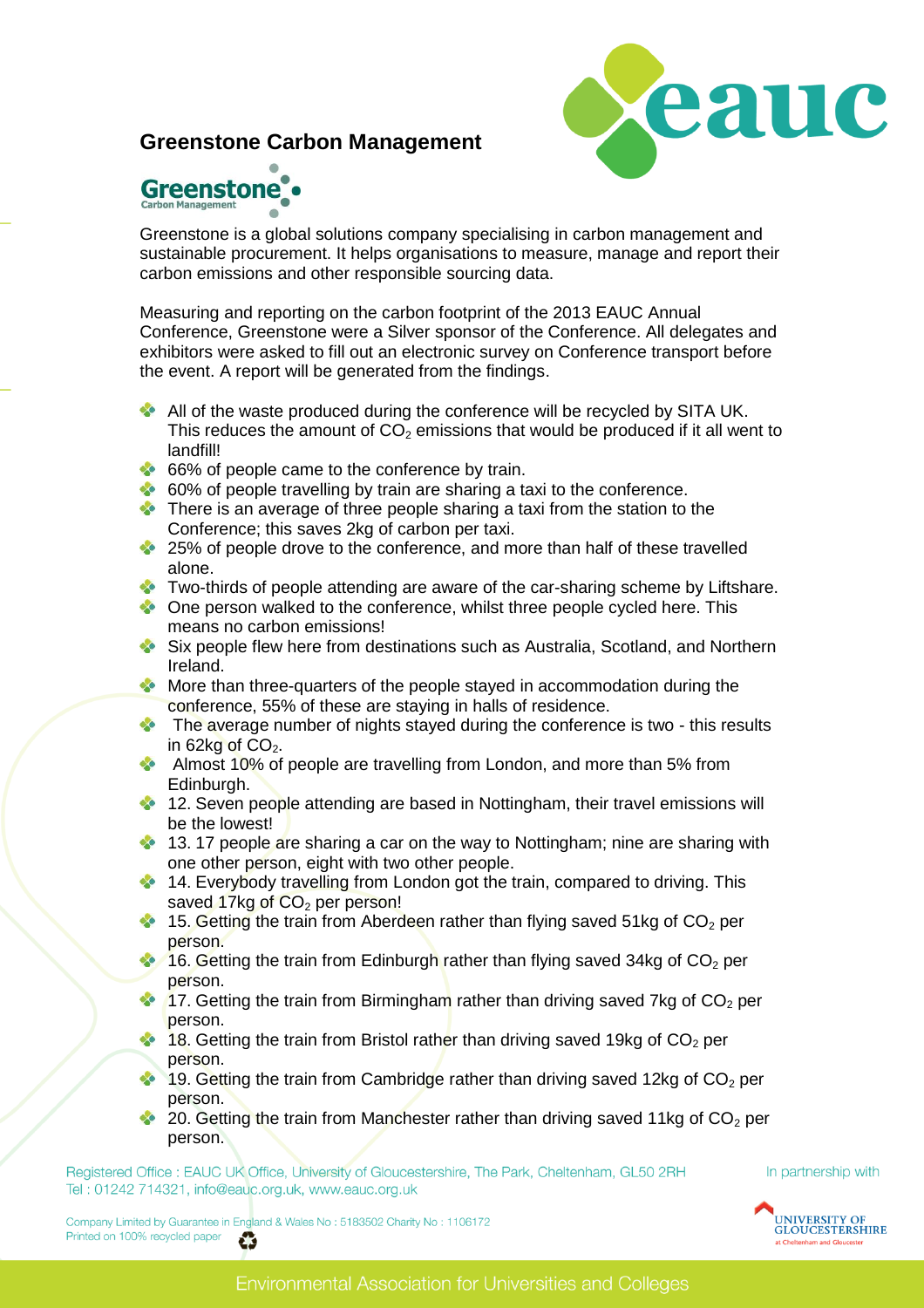

## **The Soil Association**



Soil Association Certification is the UK's largest organic certification body, certifying over 70% of all organic products sold in the country. They also run the Catering Mark, helping caterers to serve fresh food you can trust.

At the 2013 Annual Conference, the EAUC worked hard with the Soil Association (Silver sponsors of the Conference) and the venue to offer GOLD Food for Life Accredited Menus. The Food for Life menus were accredited by the Soil Association, enabling the EAUC to ensure healthy, seasonal and locally sourced menu items were available for all our delegates.

- Our industrialised food and farming system is currently responsible for around 30% of UK emissions.
- **Combust 1** Organic describes the underlying system of agricultural production buying organic products helps to support the climate-friendly farming that is going to be so important as we face up to the environmental challenges of the 21st century.
- $\bigcirc$ Over 73,000 Catering Mark meals are served each weekday.
- **Buying local produce helps to support your local businesses.**
- Over fishing has caused one third of all fish stocks worldwide to collapse.
- **EXE** Research has shown that organic milk has higher levels of an Omega-3 essential fatty acid, vitamin E, vitamin A and antioxidants.
- $\bigcirc$ The minimum standard required for meat on Catering Mark menus is farm assurance – required for all meat products to achieve Bronze. Free range, outdoor reared and outdoor bred also require farm assurance.
- **EXEC** For chicken meat or eggs to be called 'free-range', it must be produced to standard laid down by EU law, which specify that chickens must be provided with access to open-air runs.
- $\circledcirc$ According to leading animal welfare organisation, Compassion in World Farming, organic farming has the potential to offer the very highest standards of animal welfare and the Soil Association"s welfare standards are leaders in the field. The Soil Association insists on higher welfare standards for organic poultry than most other organic certifiers.
- ۵ The Catering Mark works with caterers who never serve fish from the Marine Conservation Society "Fish to Avoid" list
- According to the UN Food and Agriculture Organisation, meat consumption ۳ accounts for 18% of global greenhouse emissions. This is due to methane emissions from cattle and forest clearance to grow animal feed for intensive farming, as well as the nitrous oxide emissions from fertiliser used to grow this feed.
- **The Intergovernmental Panel on Climate Change estimates that agriculture is** responsible for 13.5% of emissions worldwide.

Registered Office : EAUC UK Office, University of Gloucestershire, The Park, Cheltenham, GL50 2RH Tel: 01242 714321, info@eauc.org.uk, www.eauc.org.uk

Company Limited by Guarantee in England & Wales No: 5183502 Charity No: 1106172 Printed on 100% recycled paper č3

In partnership with

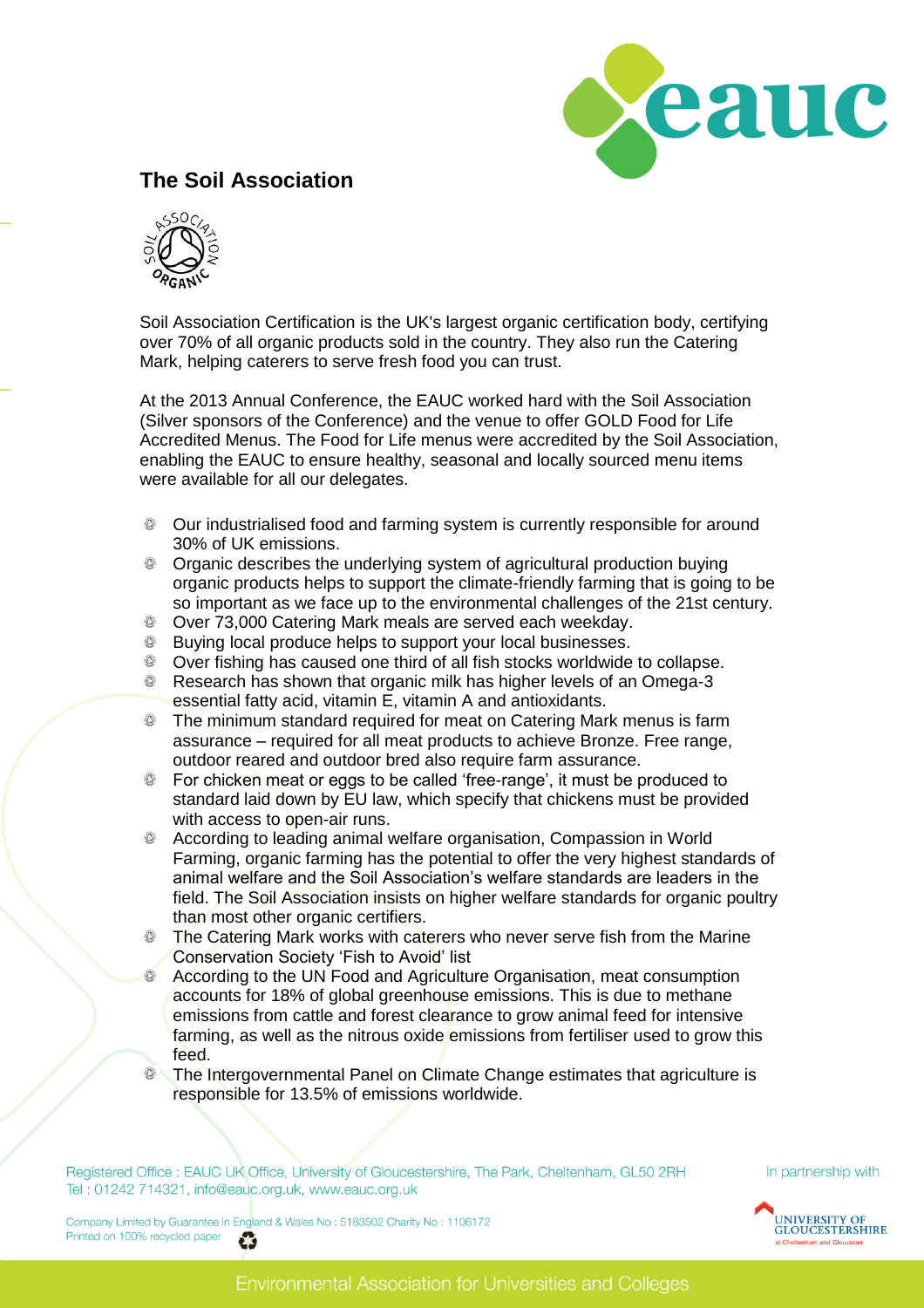

### *Lift***share**



Liftshare.com is an internationally recognised social enterprise, helping organisations reduce their carbon footprint, alleviate parking problems and work towards green travel and CSR commitments. Through the provision of online journey matching tools it encourages car-sharing.

Liftshare.com were sponsors of the Lunch at the EAUC Annual Conference on Thursday 18 April.

- $\bullet\bullet\bullet\bullet$  The typical car-sharer saves over a tonne of  $CO<sub>2</sub>$  emissions a year.
- ◆ Over ½ million people have signed up to Liftshare.com to date.
- $\bullet$  Did you know that there are over 150 million individual trips registered for the next 12 months?
- Did you know that there are over 38 million empty car seats on the UK's roads every rush hour?
- Did you know 91% of car commuting is single occupancy?
- S Did you know increasing average car occupancy to two would save 37 tonnes of  $CO<sub>2</sub>$  per day?
- $\bullet$  Did you know that you can work out how much  $CO<sub>2</sub>$  you can save on the Liftshare savings calculator at Liftshare.com?
- Full cars are environmentally efficient. A full Discovery is more environmentally efficient, than a half full SMART car.
- $\infty$ In the UK, personalised travel planning (PTP) in targeted areas has reduced car driver trips by 11% and reduced the distance travelled by car by 12%.

Registered Office : EAUC UK Office, University of Gloucestershire, The Park, Cheltenham, GL50 2RH Tel: 01242 714321, info@eauc.org.uk, www.eauc.org.uk

In partnership with



Company Limited by Guarantee in England & Wales No: 5183502 Charity No: 1106172 Printed on 100% recycled paper æ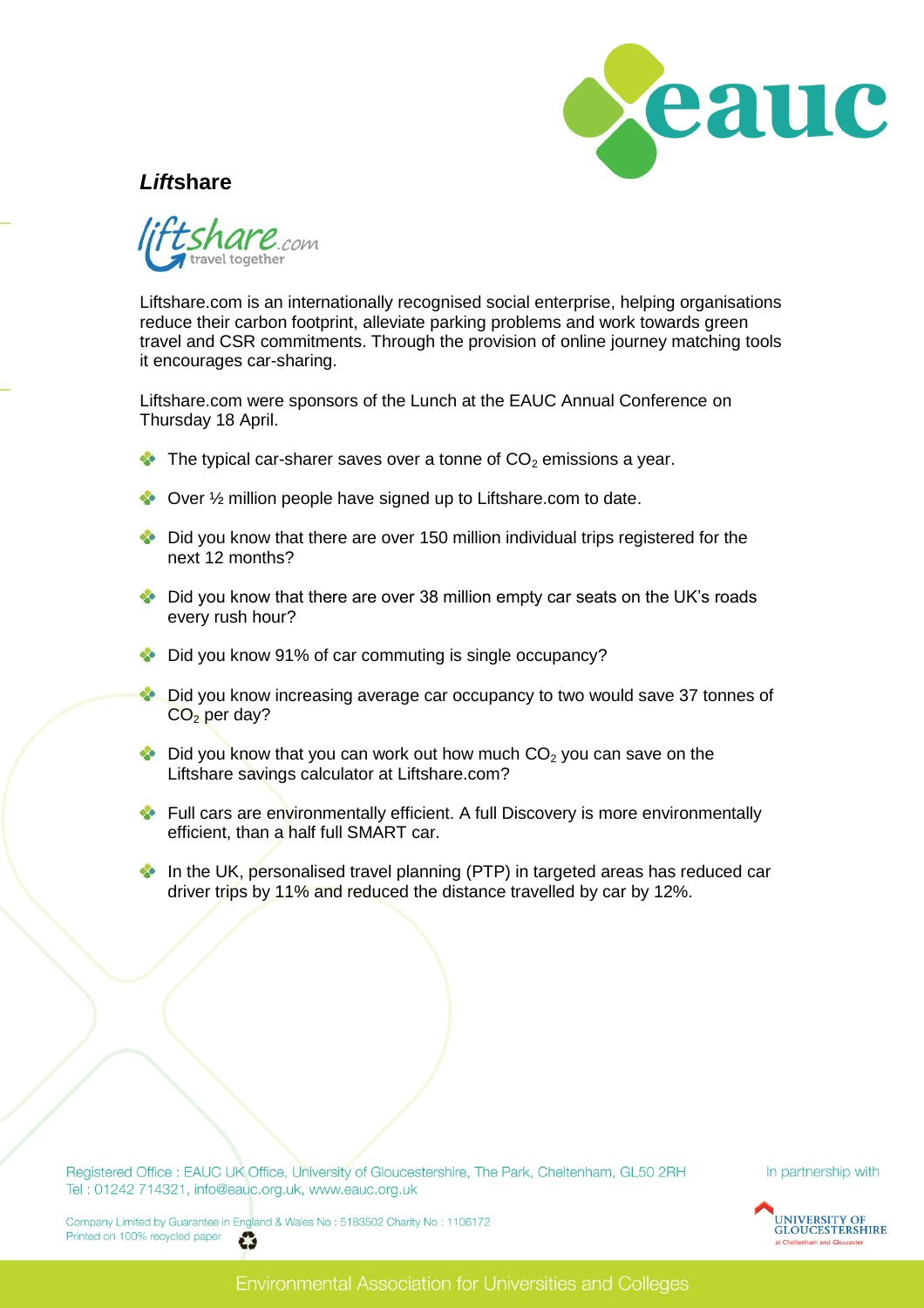

# **Interface Interface**®

Interface is a global leader in the design, manufacture and supply of environmentallyresponsible carpet tiles, which come in an extensive range of colours, textures and patterns to create inspiring education spaces.

- **Biosfera is a product made using 100% recycled yarn.**
- The yarn used in Biosfera is made from industrial waste sources, used fishing nets and fluff from used carpets, separated through processes such as Interface"s ReEntry 2.0 recycling operations, making the waste from our own and other industries much more meaningful.
- **These carpet tiles could be found at the "Exchanges Area" at the EAUC** Conference.

Fishing nets are made of nylon, and are often discarded due to wear and tear. In developing countries, poor artisanal fishermen often dispose of their nets on beaches or in the sea, where they can last for centuries, continuing to catch or injure marine life – a process known as 'ghost fishing'.

Interface have teamed up with the Zoological Society of London to develop a way of tackling the problem of discarded fishing nets while also helping to combat poverty. Net-Works is working to develop a community-based supply chain for discarded nylon fishing nets that can deliver much of the nylon we need for recycling into our products, while at the same generating much-needed supplementary income for fishermen who will be able to sell their old nets to us.

Registered Office : EAUC UK Office, University of Gloucestershire, The Park, Cheltenham, GL50 2RH Tel: 01242 714321, info@eauc.org.uk, www.eauc.org.uk

In partnership with



Company Limited by Guarantee in England & Wales No: 5183502 Charity No: 1106172 Printed on 100% recycled paper ĕ3